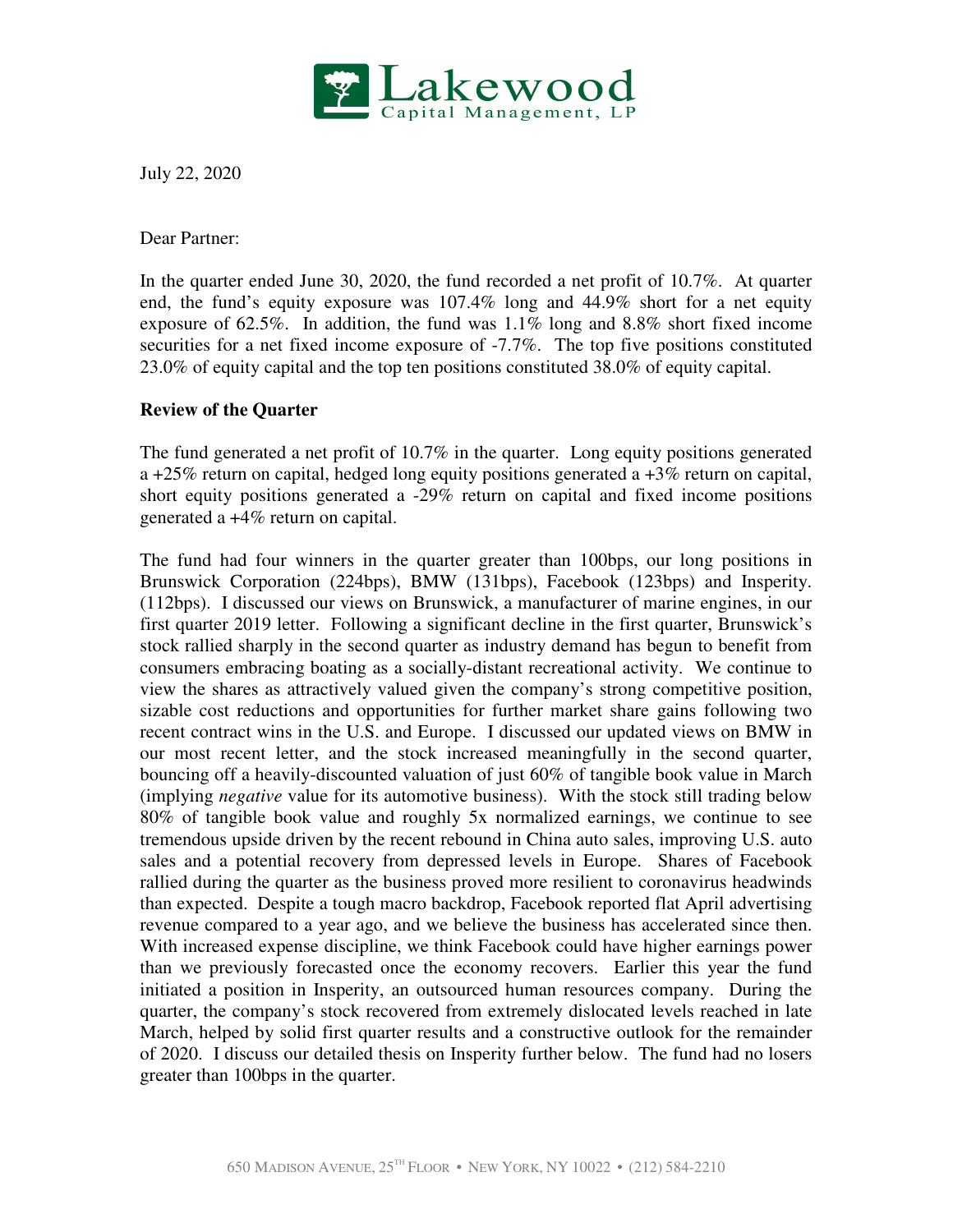#### **Thoughts on the Market Environment**

Today's market environment is unlike anything I have seen since the second year of my career in 1999. Coming into this year, much ink had already been spilled discussing the remarkable outperformance over the past decade of highly-valued growth and momentum stocks compared to more mundane value stocks. In 2020, this trend has only accelerated as the coronavirus crisis disproportionately affected companies with near-term cash flows. In the first half of 2020, shares in companies that lost money in 2019 *rose* 47% on average while shares in companies trading below 12x next year's earnings *fell* 21% on average.<sup>1</sup> This level of divergence is utterly remarkable. We acknowledge that low interest rates and rapid technological shifts have benefited many growth-oriented companies, and we are likewise well aware of the economic headwinds facing many traditionally cash-generative companies, but it strikes us that the pendulum has swung way too far in recent months. A mentality has firmly set in that if a company has prospects for growth, you simply can't lose. The higher the price of the stock, the more appeal it seems to have. Conversely, it seems no matter how low the price, it's hard to win with a stock lacking a good "story." You can almost see the market shake its head and roll its eyes as you try to entertain what a stock may actually be worth.

And, if you've just been watching the major equity indices of late, you would be excused for concluding the market environment appears rather benign. It may seem investors are relatively complacent, if not completely dismissive of the risks posed by the coronavirus. But I caution that like no other time in recent history, these indices provide a misleading picture of the typical U.S. company and the typical U.S. stock. The three largest publicly-traded U.S. companies (Apple, Microsoft and Amazon) now account for nearly \$5 trillion of market capitalization, *more than twice* the value of all the companies in the Russell 2000 Index combined. By comparison, ten years ago, the three largest publiclytraded U.S. companies (Exxon, Apple and Microsoft) were worth less than 70% of the Russell 2000. It also happens that the largest U.S. companies today are in the technology industry and are perceived safe havens in this uncertain economy, creating unprecedented dispersion between the major indices and individual stocks.

While the aforementioned market dynamics have undoubtedly proved frustrating, it presents an enormous opportunity set for us. We have always employed a disciplined, flexible approach that we believe should deliver attractive results independent of market conditions. Until recently, the fund has largely been successful in this endeavor even as the market environment was generally not conducive to our value-oriented style. But, to our dismay, this year has thus far been about as unfavorable for our approach as I can envision. We believe this is likely to change. The interest rate support for richly-valued stocks has largely run its course (mathematically speaking, rates simply are not going much lower and certainly have plenty of room to go higher), many out-of-favor stocks are already heavily discounted for near-term uncertainty and shares in many of the most dubious of companies are trading at inflated levels on a scale not seen in a generation, largely driven by retail and momentum investors, emboldened by recent successes. I

 $\overline{a}$ 1 Portfolio consists of U.S. stocks which traded for the entire period indicated with a market capitalization exceeding \$1 billion.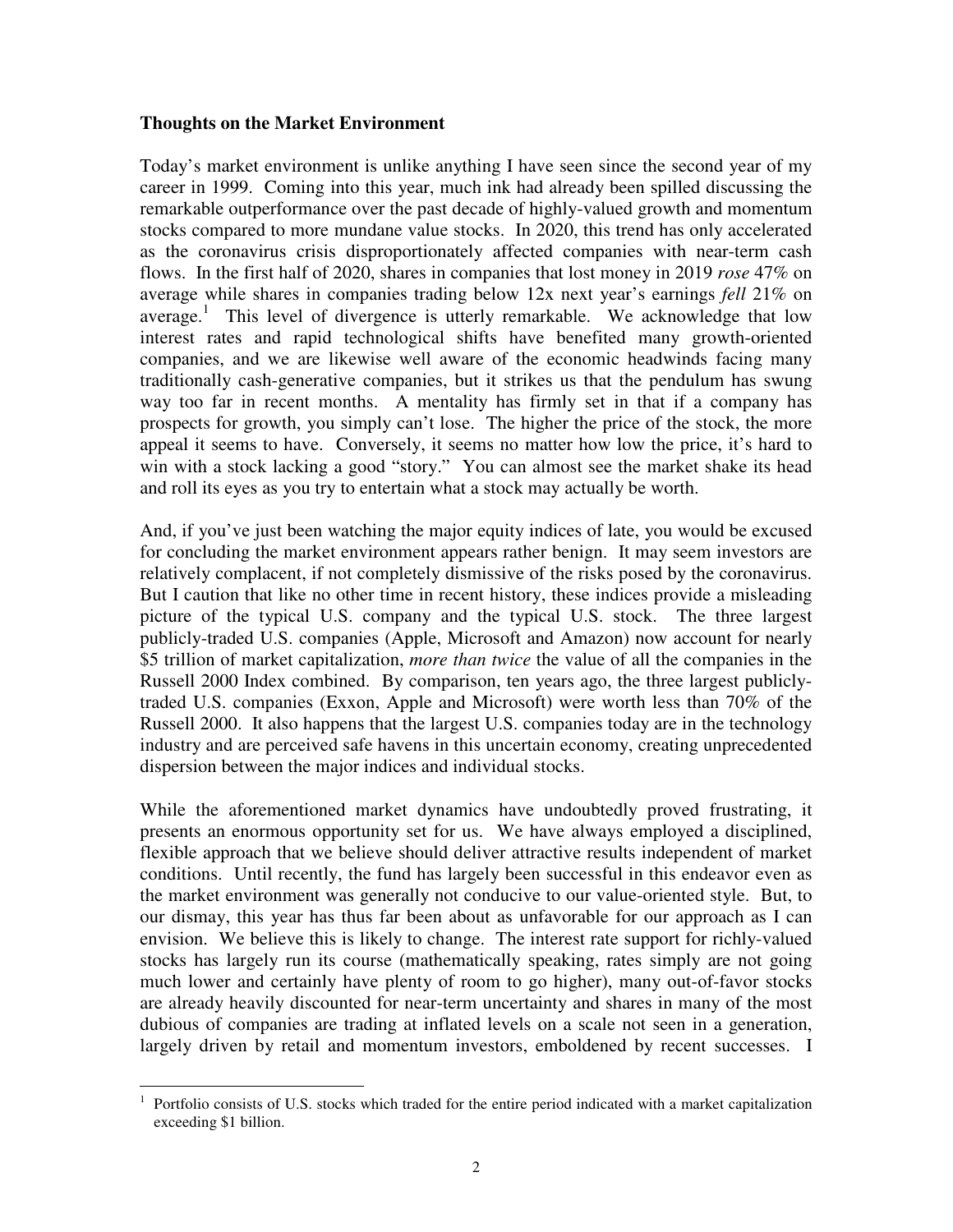know we had to bear some pain to get to this point, but I do not recall a period in our thirteen year history where the potential returns on our long and short positions were simultaneously as high as they are now.

### **Some New Ideas**

As I mentioned above, we have a tremendous opportunity set. Below, I share our thoughts on our long positions in First American Financial, HD Supply, Insperity and Athene Holding (first mentioned in our fourth quarter 2018 letter) and our short positions in Ballard Power Systems, Simulations Plus and Sorrento Therapeutics.

# *First American Financial (Long)*

During the March sell-off, the fund initiated a position in First American Financial, the second largest provider of title insurance in the U.S. We believe the stock's 50% decline at the lows in March allowed us to purchase a high-quality business with stable competitive dynamics at a deeply discounted price. While First American often gets grouped with financial and insurance stocks, we believe the company is more akin to a capital-light service business deserving of a premium multiple.

First American's title business, which provides title insurance for residential and commercial real estate purchases or refinancings, accounts for 93% of its earnings while a small specialty insurance business accounts for the remaining 7%. First American issues title insurance directly as well as through a network of independent agents. Between both its direct and indirect channels, First American accounts for roughly 25% of the total U.S. title insurance market (with the top four players accounting for approximately 85% of the market).

Trends for First American's core residential title business are favorable with new home purchase applications returning to strong levels after the initial lockdown period and industry refinancing volumes recently soaring 100% vs. 2019 levels due to the low rate environment. While First American makes approximately 2.5 times as much on a new home purchase compared to a refinance transaction, the refinancing tailwind will nonetheless help underpin financial performance for the remainder of 2020 even if new home purchase activity is more muted given the economic backdrop. We also believe First American will be in a great position to capitalize on the better-than-expected activity levels since the company chose to largely avoid making substantial workforce changes during the initial lockdown period.

In addition to volumes coming in better than originally feared, we also think industry losses will remain subdued given improved underwriting and resilient housing prices. As we saw with other financials in March, the knee-jerk reaction of the market was to look back to what happened during the financial crisis. Back then, the title insurance industry suffered loss rates of up to 10% compared to 4% to 5% during a typical year (largely due to the pervasive fraud that existed during the housing bubble). With improved underwriting at both the mortgage originators and the title insurers, we do not foresee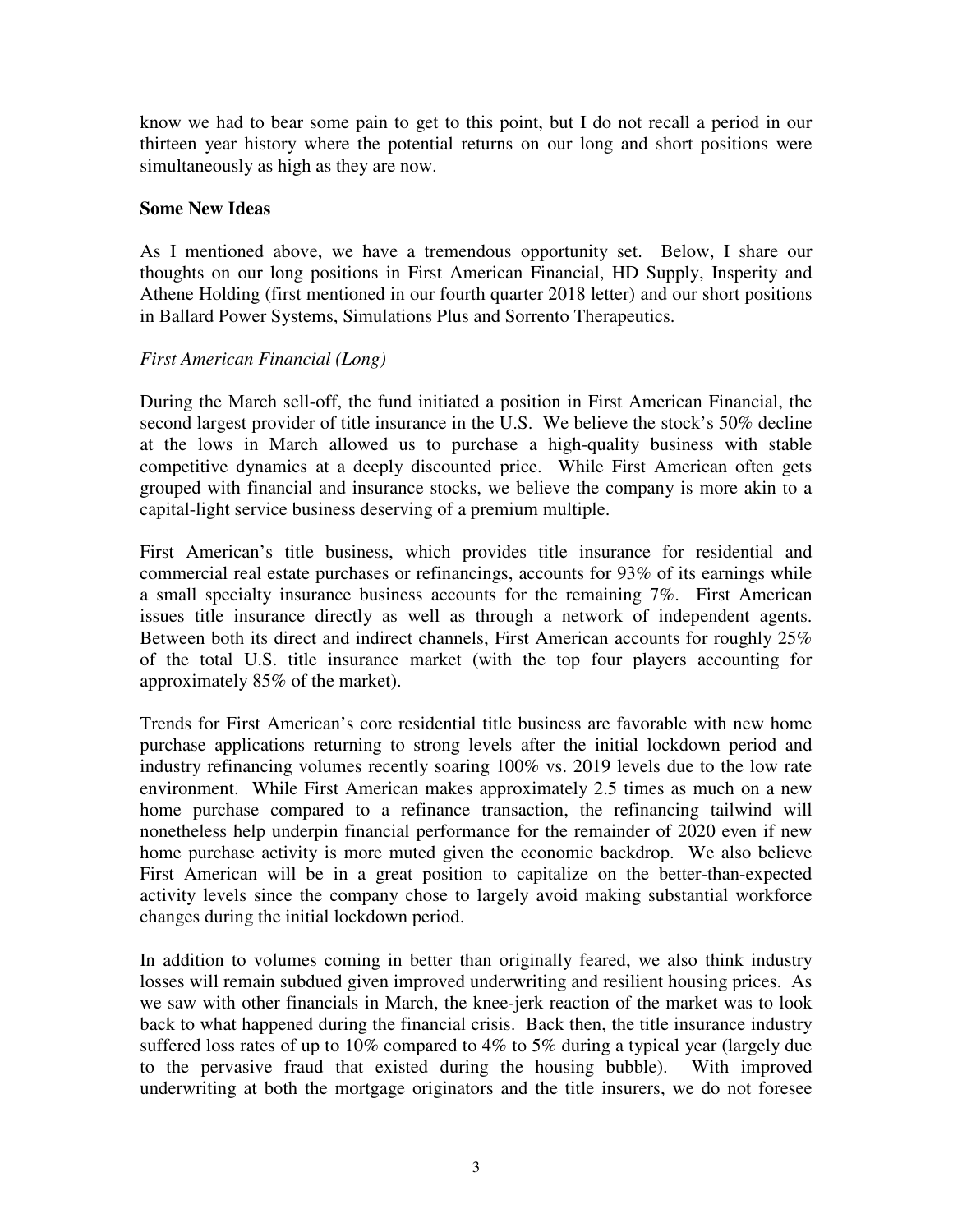losses returning to financial crisis levels, especially given the recent stability of housing prices.

We expect normalized U.S. mortgage activity to be in the low- to mid-\$2 trillion range per annum, a bit higher than the \$2.1 trillion in 2019 but still well below the 2001 to 2007 average of \$2.8 trillion. At margins similar to the average of the past few years, we expect First American to generate around \$5.70 of 2022 earnings. We value the stock at 14x earnings, similar to where it has traded for much of the past ten years, resulting in a total value of \$82 per share (including dividends), roughly 50% above recent levels.

# *HD Supply (Long)*

During the quarter, the fund initiated a position in HD Supply, a leading industrial distributor focused on two separate markets, facilities maintenance and non-residential construction. We believe the upcoming spin-off of its more cyclical, non-residential construction business will highlight the company's attractive facilities maintenance business, providing significant upside from the stock's discounted valuation of under 9x last year's consolidated EBITDA.

HD Supply's facilities maintenance business, which accounts for over 60% of its EBITDA, is the market leader in distributing maintenance, repair and operations (MRO) products to multifamily, hospitality, healthcare and institutional facilities. This business has historically been very stable, as demand is largely driven by repair needs. Moreover, customers generally need to have these products urgently to complete a job, giving HD Supply a strong competitive advantage as the company offers next-day fulfillment that ecommerce and smaller competitors are unable to match. This attractive competitive positioning and resulting share gains have driven organic revenue growth of about 5% annually since 2013. Recently, investors have focused on the segment's exposure to the travel market, which has been severely impacted by the COVID pandemic. However, the vast majority of earnings comes from the more insulated multifamily and healthcare markets as hospitality accounts for just 20% of segment sales and has lower-than-average margins. While the overall business was impacted materially in April as even normal maintenance was deferred due to COVID-related restrictions, activity has already begun to normalize, and we would expect this trend to continue throughout the remainder of the year.

HD Supply's other core business operates under the brand White Cap, providing a onestop solution for non-residential construction products including concrete accessories, safety equipment, tools, building materials and fasteners. White Cap is the largest player in this fragmented market with a high-single digit percentage market share and predominantly competes with smaller "mom and pop" alternatives. Due to its scale, White Cap has significant advantages in the breadth of products it can provide to customers and depth of inventory to ensure on-time delivery, which are both important factors to builders given the significant costs of unutilized labor when waiting on materials. As a standalone company, White Cap will have the ability to pursue its acquisition strategy more aggressively and further consolidate the market. Buying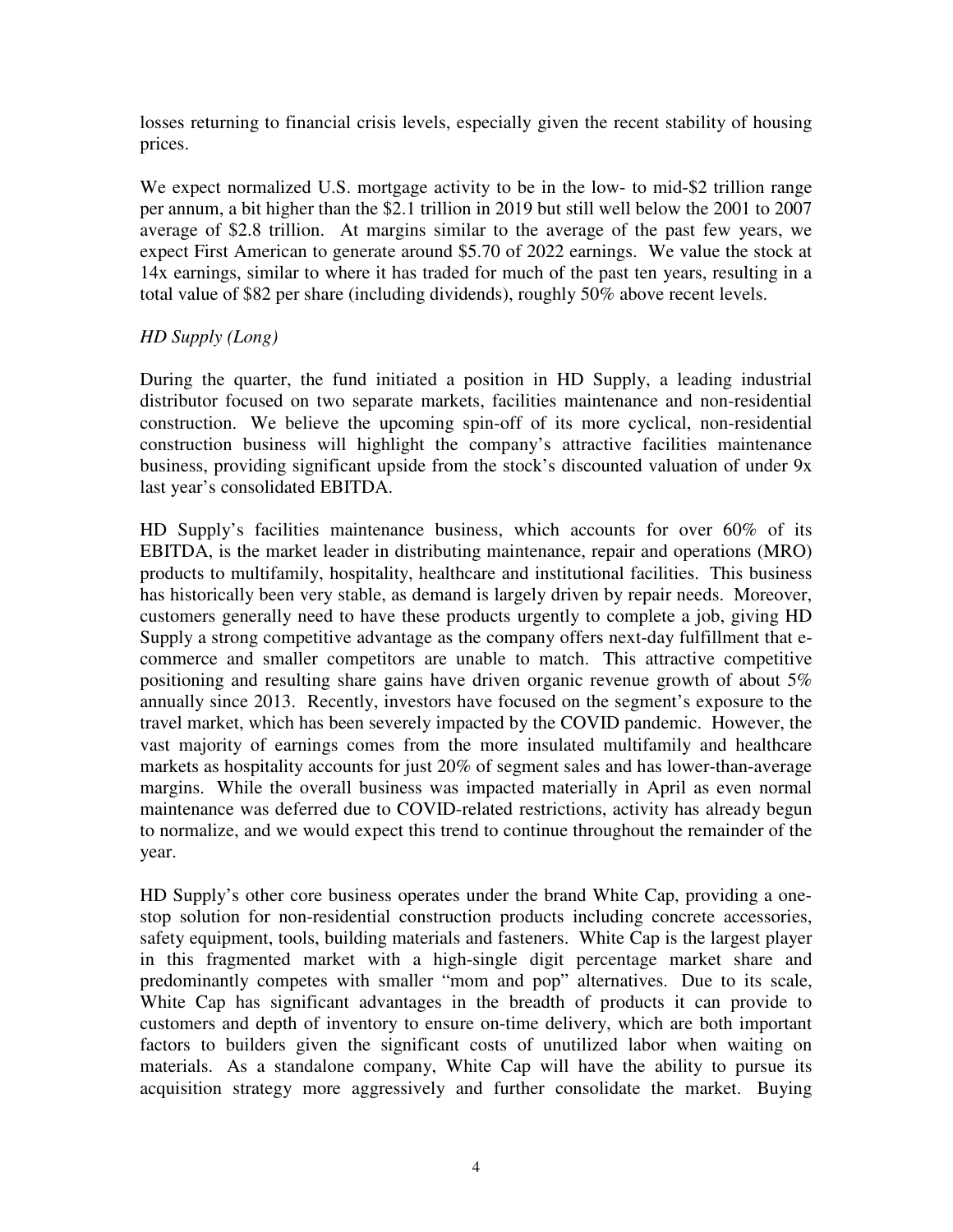smaller companies, extracting synergies and leveraging its superior purchasing power should prove to be a powerful driver of White Cap's future financial performance.

Following the spin-off of White Cap (which should occur later this year or early next year), we believe that each individual business should eventually trade at better multiples than the market currently applies to the consolidated company today. We believe the stability, attractive growth profile and high returns on capital of the facilities maintenance business will hold broad investor appeal and should garner a multiple of 12.5x EBITDA (a slight discount to Grainger, an industrial MRO business). We value White Cap at 9x EBITDA, which is in line with other more cyclical distributors. In sum, this equates to an 11x blended EBITDA multiple, resulting in a price of almost \$60 per share, around 65% above current levels.

# *Insperity (Long)*

Earlier this year, the fund initiated a position in Insperity, a provider of outsourced human resources for small- and medium-sized businesses. We began purchasing shares in February as the stock declined significantly following disappointing earnings and guidance related to an unusual spike in employee benefit costs. Subsequent share price declines during the March stock market sell-off, primarily due to concerns about the health of the company's core customer base, allowed us to purchase additional shares in a high-quality, growing and cash generative business at an extremely discounted valuation.

Insperity operates what is called a Professional Employer Organization (PEO), whereby it serves as the co-employer for around 240,000 worksite employees (WSEs) across almost 9,000 companies. Insperity provides a wide range of human resources offerings to its clients and uses its position as a large "employer" to negotiate lower benefit pricing (including health insurance and workers' compensation) than its clients would be able to obtain individually. This model has proven remarkably successful, with Insperity growing WSEs by 9% annually since 1999, while expanding gross profit and EBIT during the same period by 11% and 15% per annum, respectively. We believe there is a long runway for growth ahead as the penetration rate of the co-employment model in the small- to mid-market workforce is only about 5%.

Despite its long history of strong operational and financial performance, Insperity has been under pressure for the past year due to elevated employee benefit costs. Over short periods of time, Insperity is exposed to fluctuations (both good and bad) in benefit costs as it effectively self-insures across its large employee base. Following particularly good results in 2018, the company saw an anomalous amount of large healthcare claims from a small subset of employees in 2019, which had a substantial negative impact on earnings. As we researched the business and analyzed the 2020 outlook, it seemed unlikely that anything in the company's financial model or margin profile had structurally deteriorated. We believe that there is significant upside to Insperity's earnings through either a normalization in benefit costs or a proactive repricing of problem clients should the issue persist.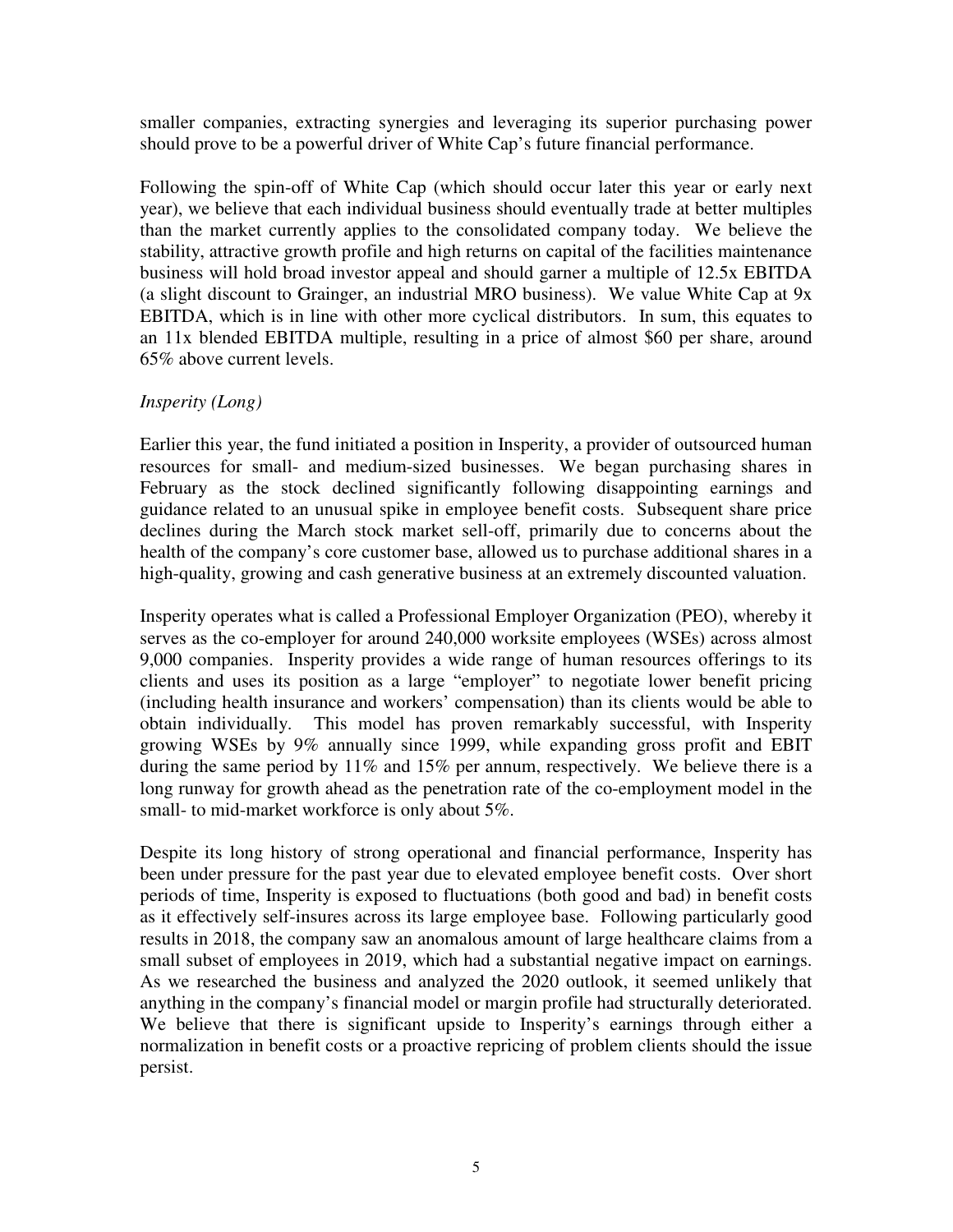While COVID-related declines in employment will be a clear near-term headwind for the business, we think this environment has also given Insperity the opportunity to reinforce the value it provides to its clients. During the lead-up to the recently passed CARES Act, Insperity built all of the detailed reporting capabilities needed by its clients to apply for Paycheck Protection Program loans. These actions allowed about two-thirds of its clients to run the necessary reports the first day banks began accepting applications and provided a further benefit to Insperity by ensuring its client base received government aid to keep staff retained (and therefore remain co-employed by Insperity).

Given the depressed near-term margin and earnings level and the company's significant long-term growth potential with low capital intensity and high cash generation, we value the shares using a discounted cash flow analysis and a 9% cost of capital (likely conservative in the current rate environment). Two years from now, we believe the stock will likely be worth around 20x earnings or \$115 per share (including dividends), representing 70% upside from the current share price.

### *Athene Holding… Revisited (Long)*

We previously discussed our long position in Athene Holding in our third quarter 2019 letter, and the stock performed well over the next several months as management continued to execute on its competitively advantaged strategy in retirement services. However, Athene's stock was punished by the pandemic-related sell-off, and at 60% of tangible book value, we believe it has the potential to double over the next 18 months.

While investors are justifiably concerned about future credit impairments, we think they are unlikely to amount to more than 10% of its tangible book value of \$10 billion. Given that Athene typically generates pre-tax profits of nearly \$1.5 billion, the company should still grow tangible book value in 2020. Athene has also capitalized on the significant disruption in the marketplace to improve its competitive position and increase its return profile. In June, the company, along with its co-investment vehicle ACRA, announced an accretive transaction with Prudential's Jackson business, whereby it would reinsure \$27 billion of fixed annuity and fixed indexed annuity reserves and acquire an 11% stake in Jackson's remaining business. This deal will increase Athene's earnings by nearly 10% and add 100bps to overall returns on equity by 2022. We estimate that Athene is paying just 3x pro forma earnings for this business, underscoring its unique ability to acquire complex assets at incredibly attractive prices. Furthermore, Athene continues to have significant dry powder to do additional deals, comprised of over \$3 billion of excess equity capital on its balance sheet and nearly \$2 billion of excess third-party capital in ACRA.

We are also encouraged to see KKR (a previous Lakewood long) recently announce that it is acquiring Global Atlantic, an Athene competitor (that is more levered but generates similar returns on equity) for 1x tangible book value. Applying the same valuation to our estimate of Athene's book value at the end of 2021 yields nearly 100% upside in the shares over the next 18 months. At that level, the shares would be trading at just 6x forward earnings.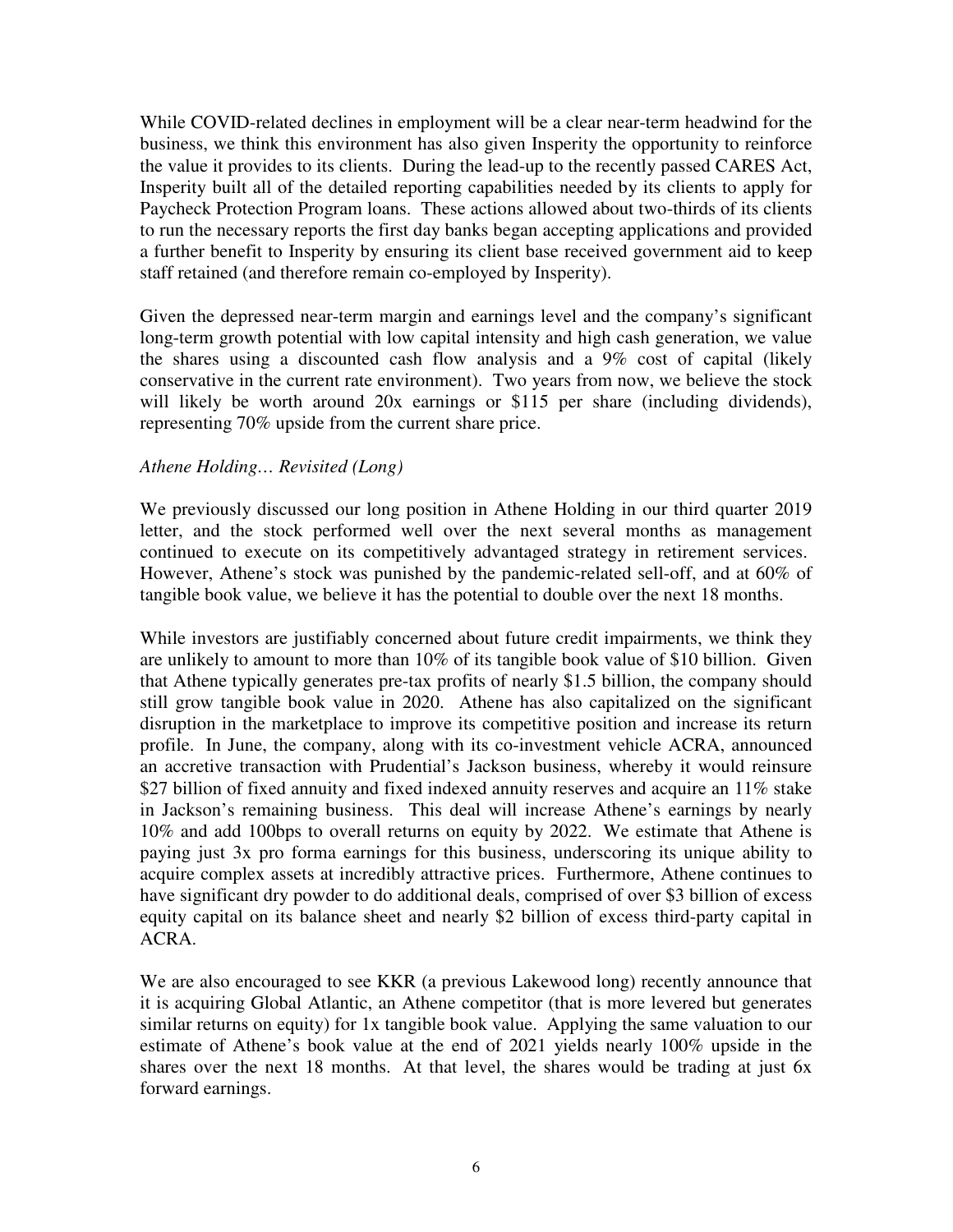#### *Ballard Power Systems (Short)*

In recent months, fuel cell stocks have once again become one of the latest market crazes, with investors flocking to the sector despite the industry's history of many disappointments, poor financial performance and undifferentiated technologies. The fund is short Ballard Power Systems, a consistently loss-making and cash-burning Canadian company that has recently seen its market capitalization swell to a remarkable \$4.5 billion (up eight-fold from the end of 2018). We have tracked Ballard Power (and several other fuel cell stocks) for the past decade, and on five separate occasions, investors bid up the shares in a frenzy only to be left holding the bag months later when they came crashing down to earth.

Ballard Power, born in the height of the tech bubble twenty years ago, is a supplier of fuel cell "stacks," which are layers of energy-producing units that are combined to generate power. The stacks are sold to original equipment manufacturers and systems integrators for applications such as transportation (bus, truck and rail) and material handling. A quick peek at Ballard's financials reveals just how challenging selling fuel cell energy stacks to vehicle manufacturers can be. The company generates just over \$100 million in annual revenues and has never earned more than \$40 million in annual gross profit. 2019 revenues were actually 12% *below* what the company generated in 2017, and annual EBITDA losses and cash burn have averaged about \$15 million and \$25 million, respectively.

The source of recent excitement appears to center on the potential for Ballard Power to be a major supplier to the transportation industry as the demand for "green" energy sources increases. We are skeptical. We view fuel cell stacks as a low value-add product that is relatively commoditized. If the sale of these products ever became materially profitable for Ballard Power, we believe an equipment manufacturer could insource the technology relatively easily or simply switch to one of Ballard Power's numerous competitors. With just \$45 million of PP&E and an R&D budget of about \$25 million, Ballard Power lacks the manufacturing infrastructure or technological expertise that would ever result in a sustainable and profitable competitive position. For example, Cummins, one of the largest global diesel and natural gas-powered engine manufacturers, acquired one of Ballard Power's competitors in 2019 (for less than \$300 million) and is already spending over \$100 million in annual R&D on fuel cell, hydrogen production and hybrid power systems investments.

As the current euphoria wears off, we expect the reality of Ballard Power's poor business prospects to once again set in as the company continues its long history of disappointing financial results. Setting a price target on a perpetually loss-making business with murky prospects like Ballard Power can be a challenge, but if its market capitalization merely settled at the level of prior peaks, the stock would be down over 80% from current levels. As one former senior industry participant told us, "I just can't get my head around the valuation, it's just crazy… Ballard doesn't even have a story."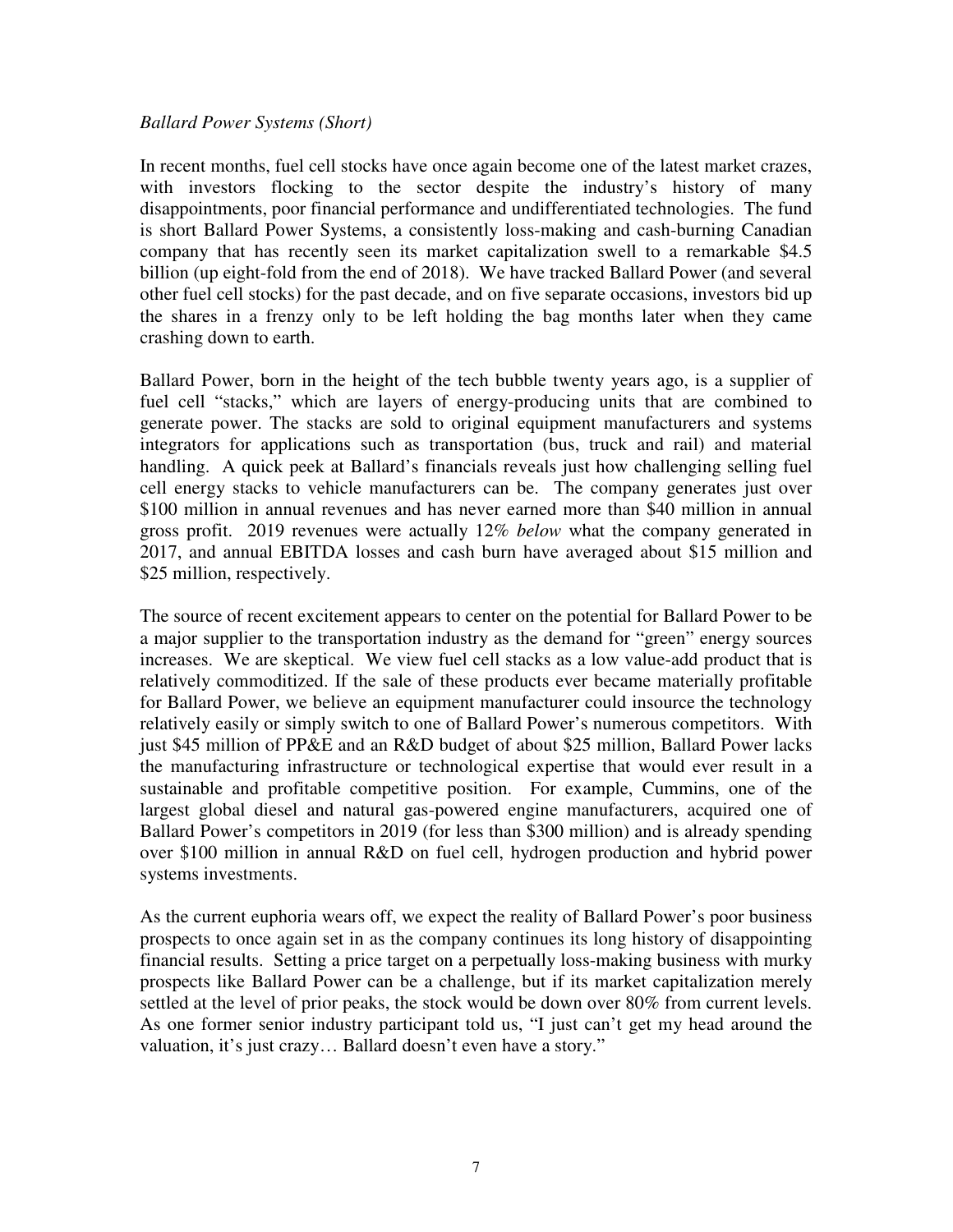#### *Simulations Plus (Short)*

In recent months, the valuations for hyper-growth software companies have surged to extraordinary heights. Amidst all this excitement, we have seen some lower-quality companies that have been reporting attractive headline growth mistakenly pulled along for the ride, creating a number of interesting short opportunities. The fund is short Simulations Plus, formerly a small-capitalization software company with limited sell-side coverage. Far from a hot start-up, Simulations Plus is actually a fairly mature 25 year-old company with the majority of its growth coming from a lower-margin consulting business and acquisitions. After getting caught up in the recent software rally, Simulations Plus was added to the S&P SmallCap 600 Index in June, sending its stock price up over 50% in a matter of weeks. Consequently, the company now trades at nearly 30x revenue with just mid-teens organic revenue growth of questionable quality.

Simulations Plus sells license software for pharmaceutical research and development, and its core product, GastroPlus, simulates the mechanics and interactions of drug compounds. While GastroPlus is by all measures a quality, leading product, its addressable market is fairly limited, with revenues growing to just around \$20 million since its launch in the mid-90s. Over the past several years, the company began a series of acquisitions which meaningfully accelerated reported growth. In 2014, Simulations Plus acquired a company called Cognigen for \$7 million at a valuation multiple of roughly 1x revenue, expanding into consulting services for pharmaceutical companies. Since then, the company acquired two smaller software and consulting competitors, both at low-single digit revenue multiples. In total, Simulations Plus has spent just over \$30 million to acquire businesses accounting for nearly half of current revenue, in stark contrast to the company's current market valuation of \$1.2 billion.

The company's consulting business now accounts for nearly half of its \$40 million in annual revenues. In the most recent quarter, consulting revenues grew over 30% while software revenues grew 7% organically. While the consulting business has proven to be a success at the top line, results at the bottom line have been more mixed with margins steadily compressing over the last few years as the company has been forced to add headcount to support growth. Despite adding \$10 million of company-wide revenue over the last two years, reported pre-tax income increased by only \$2 million (even with an acquisition). While many high-growth companies show limited operating leverage as they aggressively invest in new products, this does not appear to be the case at Simulations Plus with annual R&D expense of just *\$2.5 million*.

While we understand the basis for early-stage, subscription software companies to be valued off of revenue multiples, we believe it is more appropriate for Simulations Plus to be valued off of its earnings levels since, after all, Simulations Plus is not early stage, subscription-based or even entirely software. With the index addition now complete, we expect the stock to converge back toward its historical average multiple of 30x forward earnings (instead of 30x *revenue*). We forecast that the company will generate just over \$0.60 of EPS next fiscal year, and at a multiple of 30x earnings (in line with its historical average despite the higher mix of the lower-quality consulting business today), the stock would trade at \$18 per share, representing approximately 70% downside.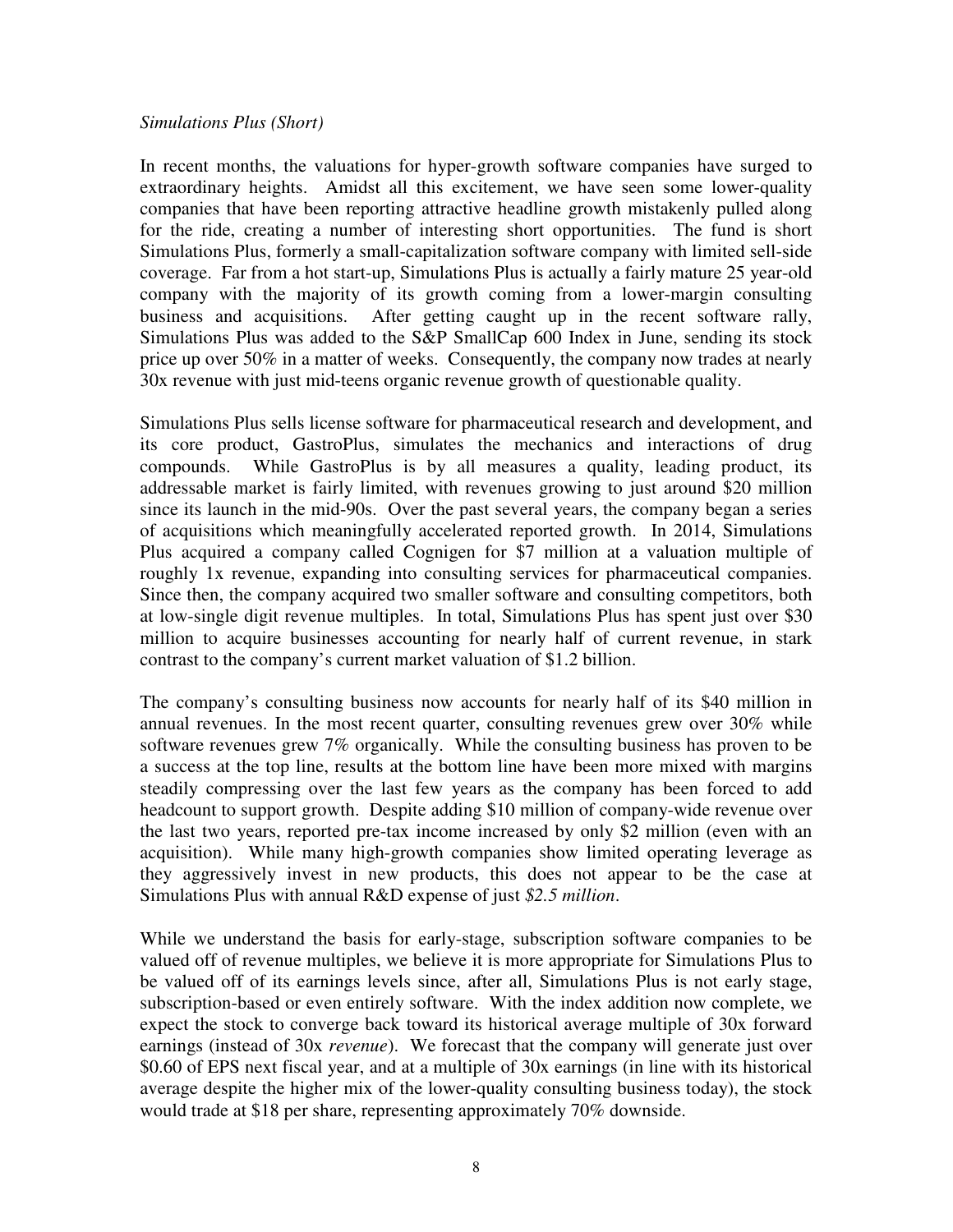#### *Sorrento Therapeutics (Short)*

We recently initiated a short position in Sorrento Therapeutics, a biotechnology company with a checkered history that is now opportunistically claiming to have the cure for COVID-19. We have followed Sorrento for a while, and after years of shady transactions, shameless promotions and staggering losses, the stock appeared to finally reach the end of the road in early 2020. By March, Sorrento was down to \$22 million of cash with \$285 million of debt and a few hundred million dollars of market capitalization.

But, in the second quarter, the company's fortunes suddenly turned. Sorrento announced plans to sell stock to two different entities, Alliance Global Partners and Arnaki Ltd. Alliance Global Partners has a long history of raising money for failed and fraudulent companies, and Arnaki Ltd. is an opaque British Virgin Island company linked to Globus Maritime and DryShips, both stocks that fell 99%. Shortly thereafter, Sorrento began issuing press releases related to COVID-19, culminating in a widely circulated May  $15<sup>th</sup>$ Fox News article where Sorrento's CEO Dr. Henry Ji claimed, "We want to emphasize there is a cure. There is a solution that works 100 percent." Dr. Ji went on to claim the treatment could be available before a vaccine. Multiple journalists have pointed out that this story was widely shopped and rejected by more reputable publications, but nonetheless, Sorrento's stock was off to the races, rising from \$2 per share to over \$8 per share, equating to an enterprise value of close to \$2.5 billion.

Sorrento's approach is to use an antibody to target COVID-19, which is generally considered an inferior solution to the multiple vaccine solutions that are currently progressing in human trials. If there ends up being a role for antibody treatments, at least a dozen other antibody solutions are significantly ahead of Sorrento, including more promising prospects from Eli Lilly and Regeneron. Further, Sorrento is making these bold claims despite only conducting tests in a petri dish (i.e., Sorrento has not even conducted tests in animals, much less humans at this point). And, even the petri dish results have not been published or peer reviewed.

Investors would be well advised to treat Dr. Ji's statements with skepticism. Sorrento has been successful at little more than burning investor cash while repeatedly changing its story to the current biotech flavor du jour (from cannabidiol to CAR-T to non-opioid pain relief). Since the 2009 reverse merger that brought Sorrento public, the company has lost money every year, including \$450 million over the last three years. Also, this is not the first time Sorrento has attempted to pump its stock around an equity raise. Most recently, in November 2019, Sorrento announced it received an unsolicited non-binding proposal to acquire the company for a significant premium from an unnamed buyer. In January 2020, the company claimed to receive an even higher offer from another unnamed buyer. Sorrento "rejected" both anonymous offers, instead deciding to raise a combined \$116 million in equity.

If all that is not enough, management's track record also warrants caution. Dr. Ji was on the board of a publicly-traded company called NantKwest, which at one point fell 96% from its IPO price and engaged in some questionable related-party transactions with